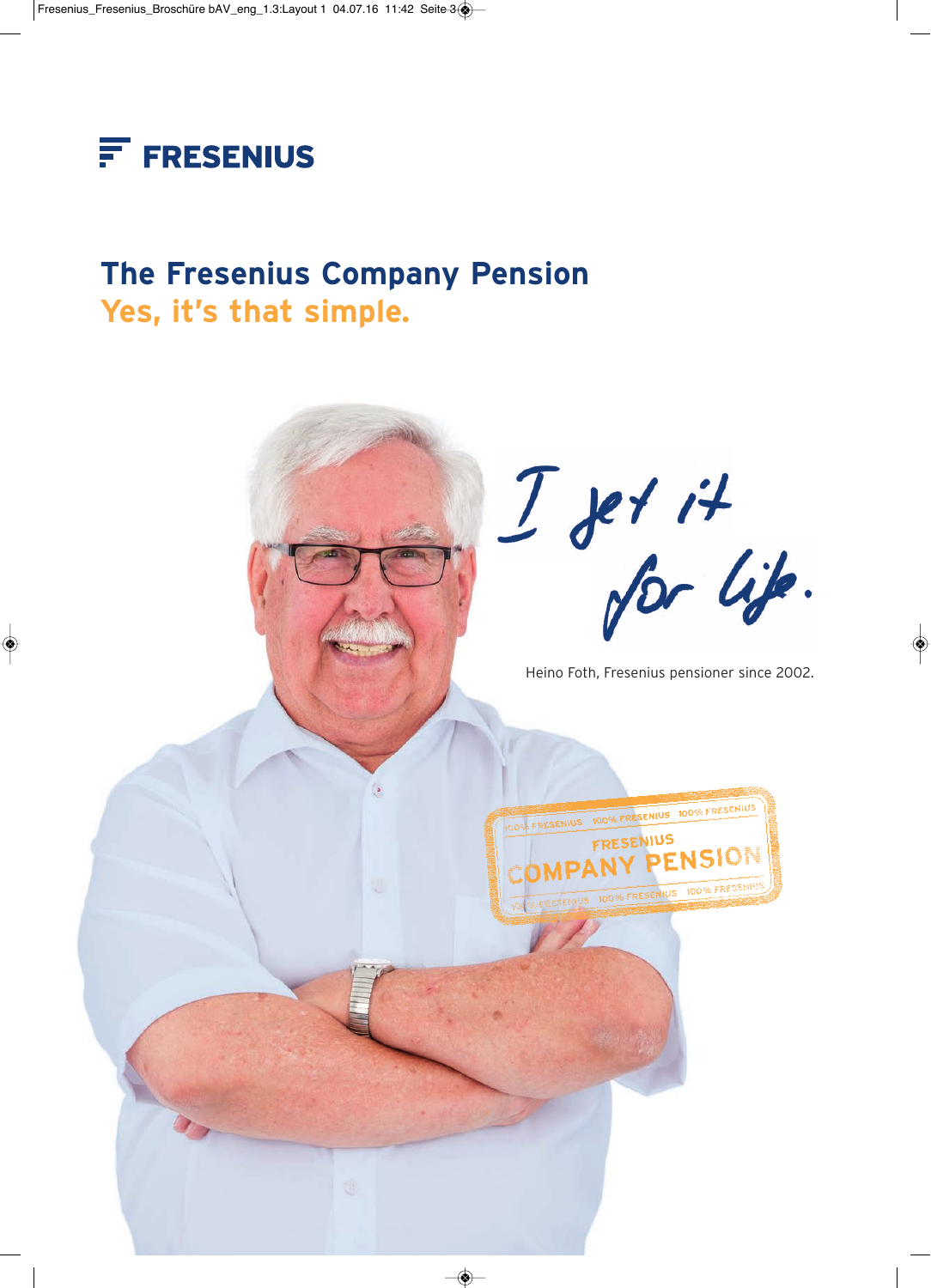# **THE FRESENIUS COMPANY PENSION** Yes, it's that simple.

The Fresenius company pension works according to a simple principle: When you retire, you receive a pension. **And it's for life.**



The **longer you work** at Fresenius, the **greater your company pension.** It's as simple as that.

Furthermore, you receive the Fresenius company pension automatically. You are not required to make additional payments or contributions. Everything is **financed by Fresenius.**





But we provide **more than a pension.** You and your family are also protected during your working life in case of disability or death.

**The Fresenius company pension: proven for decades – and still cutting-edge. Ask those who know best: Fresenius pensioners and employees.**

Not everyone has a company pension, but we at Tresenius do.

Hilmar Schmidt, Fresenius pensioner since 2002. Birgitta Stange, Fresenius pensioner since 2015.

Franz Schafferhans, Fresenius employee since 1973.

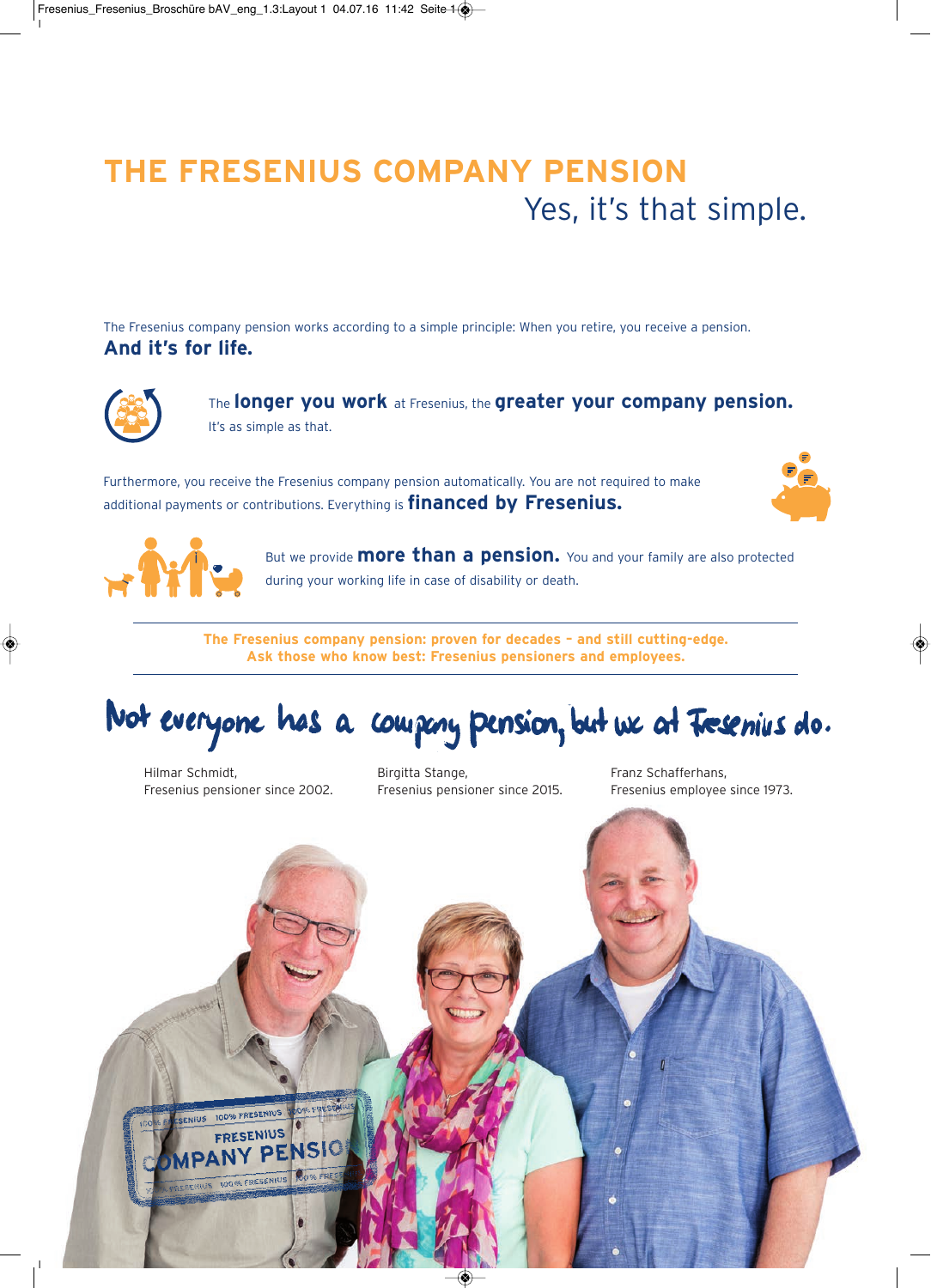## **WHY DO WE TAKE THE FRESENIUS COMPANY PENSION SO SERIOUSLY?**

Because a pension is more important than ever.

At Fresenius, it has always been obvious that our responsibility for employees does not end at retirement. A good company pension plan is simply part of an attractive compensation package. This pays off for you: The Fresenius company pension plays an important role in helping to finance your retirement.

For more than three decades, Fresenius has been committed to offering a lifetime pension financed solely by Fresenius. The longer you are with the company, the greater your pension.

No cuts. Your state pension will be reduced if you decide to retire before you reach the statutory age limit. Not so with Fresenius! You can draw the company pension whenever you like, starting as early as age 63. No cuts. No ifs and buts.

### **Did you know?**



statutory pension compares to the average income as a percentage. After 45 years.

Toyether we were treve for Fresenius for 50 years.<br>Now Fresenius is treve for us!

Julijana Kluwig, Fresenius pensioner since 2012. Hermann Kluwig, Fresenius pensioner since 2001.

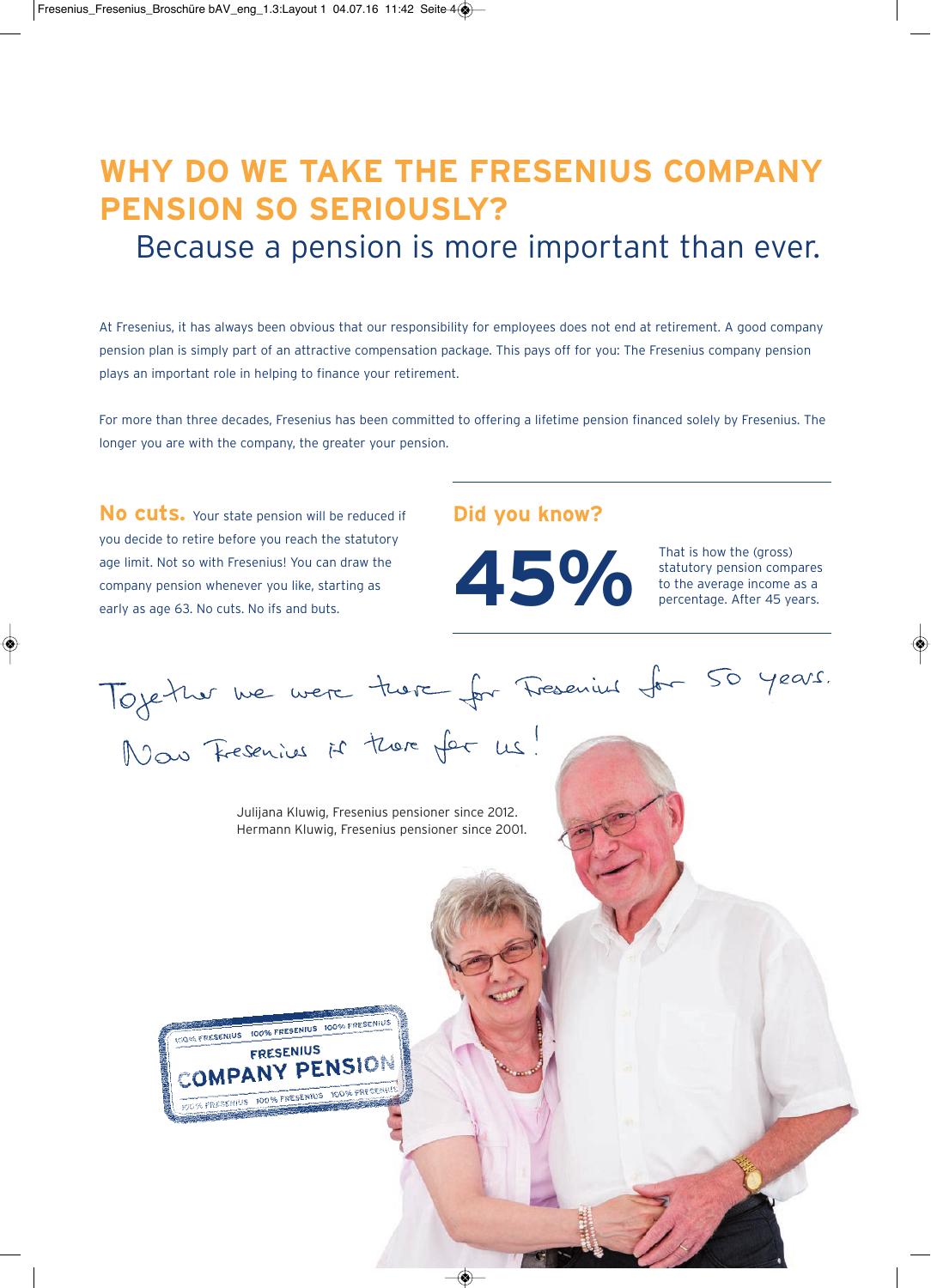## **EASY TO CALCULATE.** The Fresenius pension formula.

You receive a basic amount plus an individual amount.

The formula is always the same – whether you retire at the statutory age or earlier, whether you work full-time or part-time, or whether you receive a disability pension.

### **Basic amount + (years of service x salary x 1/3%) = monthly pension**

#### **Basic amount**

You will always receive a monthly company pension of EUR 154. This is not determined by your salary or your years of service.

**Years of service**

This is the total number of years in service to Fresenius before you reach the statutory retirement age, up to a maximum of 34 years. Four years are then subtracted from this total.

#### **Salary**

This includes your "pensionable income". In simple terms, it is your last monthly salary up to the social security contribution ceiling (SSCC), minus EUR 613.

You can also rely on the Fresenius company pension if you should become incapacitated. A **disability pension** is calculated the same way as the retirement pension, and it is also paid for your entire life. An important part of your risk protection portfolio!

In the event of death, your family will benefit from the Fresenius company pension: Your spouse or registered partner will receive 60% of your pension. The **survivor pension benefit** is paid for life. Children receive an orphan's pension equal to 10% of your pension for as long as they are eligible for child benefit.

### Just a few clicks away…

Would you like to know what company pension you can expect? Use the **online calculator** to run through a range of different scenarios.

### **www.fresenius-benefits.de**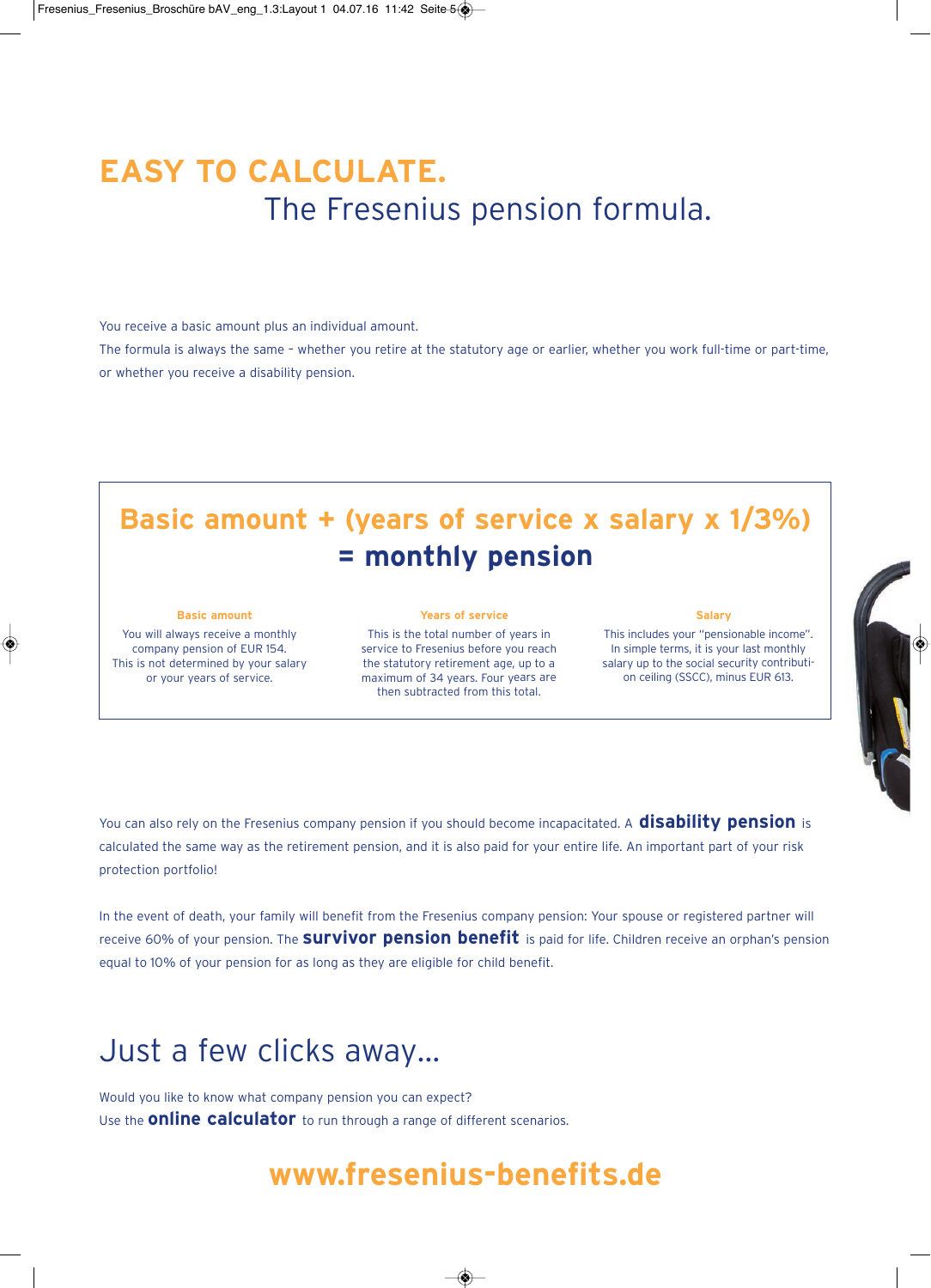

The Fresenius company pension was developed more than 30 years ago – and was far ahead of its time. This is because it can be adapted to suit your plans.

Working **part-time?** The Fresenius company pension takes into account your entire career at the company – after all, many people switch between full-time and part-time working models during their years of employment. The average rate of hours throughout your entire time with Fresenius is used to determine the company pension you receive. As a result, your pension is not determined by the working model you had immediately before your retirement.

Taking **parental leave:** We believe that time spent away from work to be with family should count toward the Fresenius company pension in full – no question. The rate of hours used in the pension calculation is the rate of hours during the period of employment directly before parental leave is taken.

**Flexibility** is important: You can draw the company pension as early as age 63. If you continue to work, the pension increases until you have completed 34 years of service. This helps you to plan your future to best meet your needs.